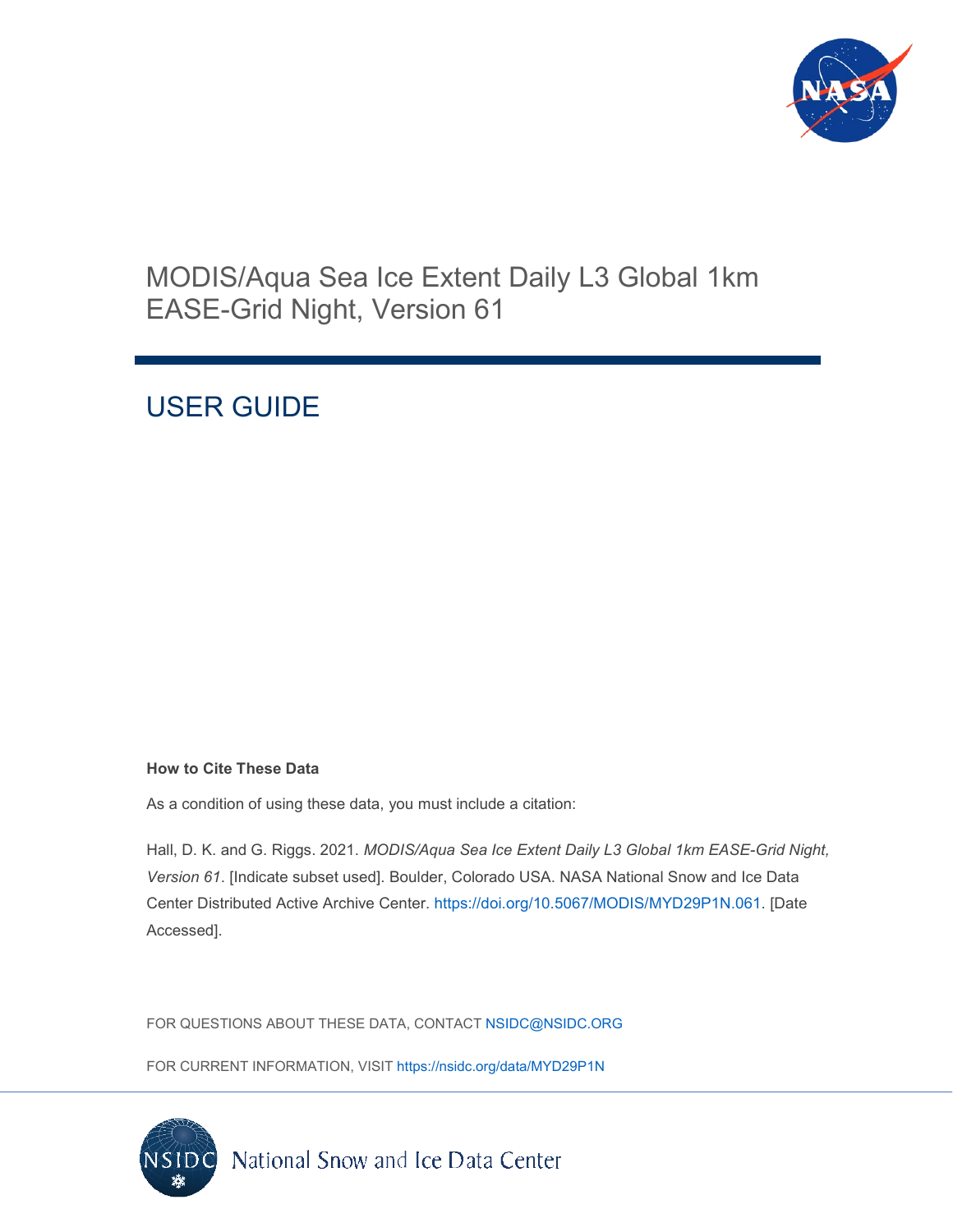# **TABLE OF CONTENTS**

| $\mathbf{1}$      |     |            |  |  |  |  |
|-------------------|-----|------------|--|--|--|--|
| 1.1<br>1.2<br>1.3 |     |            |  |  |  |  |
|                   |     |            |  |  |  |  |
|                   |     |            |  |  |  |  |
|                   |     | 1.3.1      |  |  |  |  |
| 1.3.2             |     |            |  |  |  |  |
|                   |     | 1.3.3      |  |  |  |  |
|                   |     | 1.3.4      |  |  |  |  |
|                   |     |            |  |  |  |  |
|                   |     | 1.4.1      |  |  |  |  |
|                   |     | 1.4.2      |  |  |  |  |
|                   |     | 1.4.3      |  |  |  |  |
|                   |     | 1.4.4      |  |  |  |  |
|                   |     | 1.4.5      |  |  |  |  |
|                   |     |            |  |  |  |  |
|                   |     | 1.5.1      |  |  |  |  |
|                   |     | 1.5.2      |  |  |  |  |
| 2                 |     |            |  |  |  |  |
|                   |     | 2.1.1      |  |  |  |  |
|                   |     | 2.1.2      |  |  |  |  |
|                   |     | 2.1.3      |  |  |  |  |
|                   | 2.2 |            |  |  |  |  |
|                   | 2.3 |            |  |  |  |  |
|                   | 2.4 |            |  |  |  |  |
|                   |     | 2.4.1      |  |  |  |  |
|                   |     | 242        |  |  |  |  |
| 3                 |     |            |  |  |  |  |
| 4                 |     | $\dots$ 10 |  |  |  |  |
| 5                 |     |            |  |  |  |  |
| 6                 |     |            |  |  |  |  |
| 7                 |     |            |  |  |  |  |
|                   | 7.1 |            |  |  |  |  |
| 7.2               |     |            |  |  |  |  |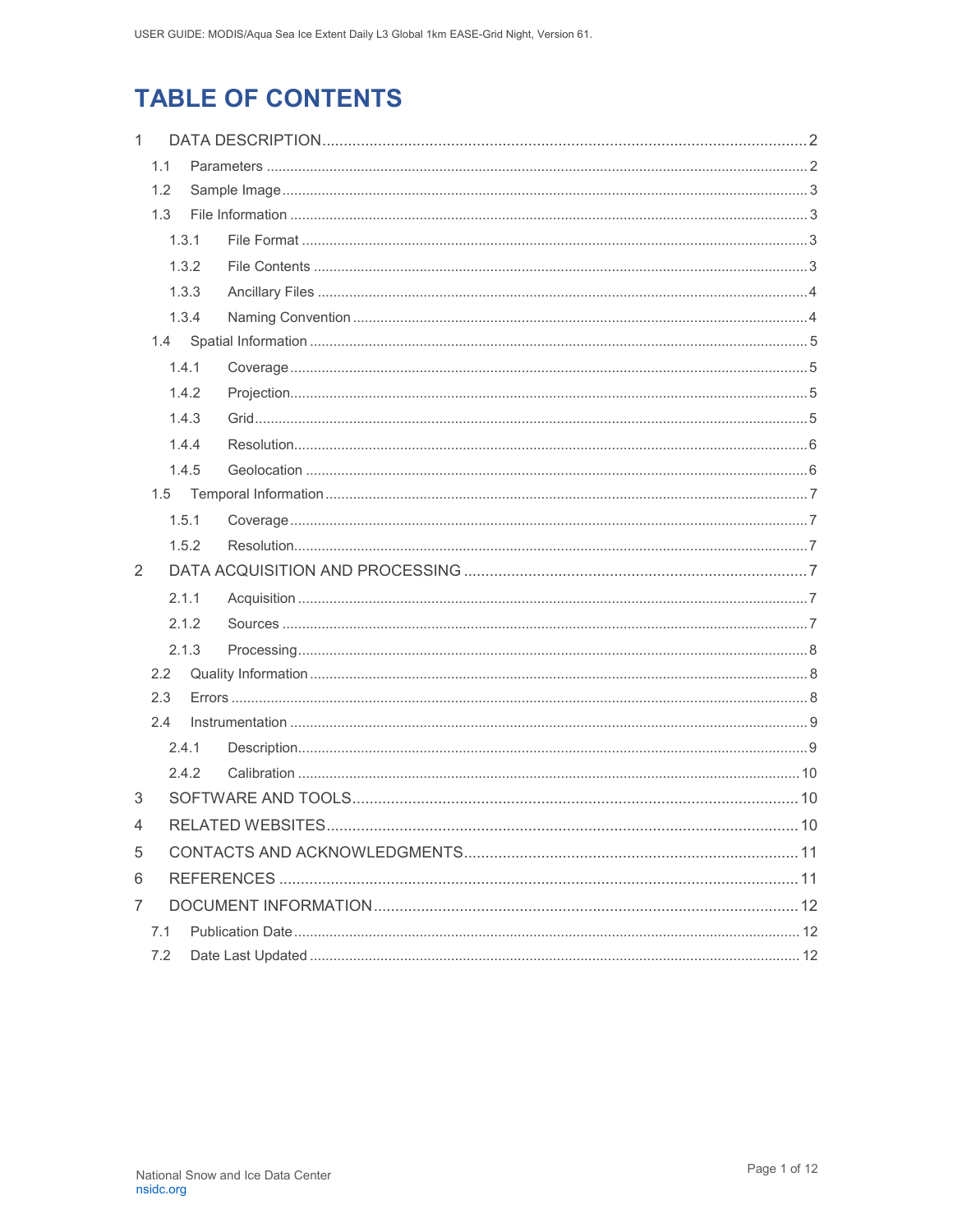# <span id="page-2-0"></span>1 DATA DESCRIPTION

This data set provides nighttime ice surface temperature (IST) mapped into 10° by 10° tiles at a resolution of 1 km for Northern and Southern Hemispheres grids. The Scientific Data Sets (SDS) included in this product are listed in Table 1.

The terms "Version 61" and "Collection 6.1" are used interchangeably in reference to this release of MODIS data.

### <span id="page-2-1"></span>1.1 Parameters

| <b>Parameter</b>                       | <b>Description</b>                                                                                                                                                                                                                                                                        | <b>Values</b>                                                                                                                                                                                        |
|----------------------------------------|-------------------------------------------------------------------------------------------------------------------------------------------------------------------------------------------------------------------------------------------------------------------------------------------|------------------------------------------------------------------------------------------------------------------------------------------------------------------------------------------------------|
| Ice_Surface_Temperature                | IST is stored as calibrated<br>data (scaled integers). Use the<br>equation below to convert to K:<br>$IST = scale_factor *$<br>(calibrated_data-add_offset)<br>where $scale_factor = 0.01$<br>and $add\_offset = 0.0$ . <sup>1</sup><br>The valid range for ISTs is 210<br>K to 313.20 K. | 0.0: missing<br>1.0: no decision<br>11.0: night<br>$25.0:$ land<br>37.0: inland water<br>39.0: open ocean<br>50.0: cloud<br>243-273: expected range of<br>IST calibrated data values<br>655.35: fill |
| Ice_Surface_Temperature<br>_Spatial_QA | QA data corresponding to the<br>observation selected as the<br>IST observation of the night.<br><sup>1</sup> Values for scale_factor and add_of fset are also stored as Local Attributes with the IST SDSs                                                                                | 0: good quality<br>1: other quality<br>253: land mask<br>254: ocean mask<br>$255:$ fill                                                                                                              |

Table 1. SDS Details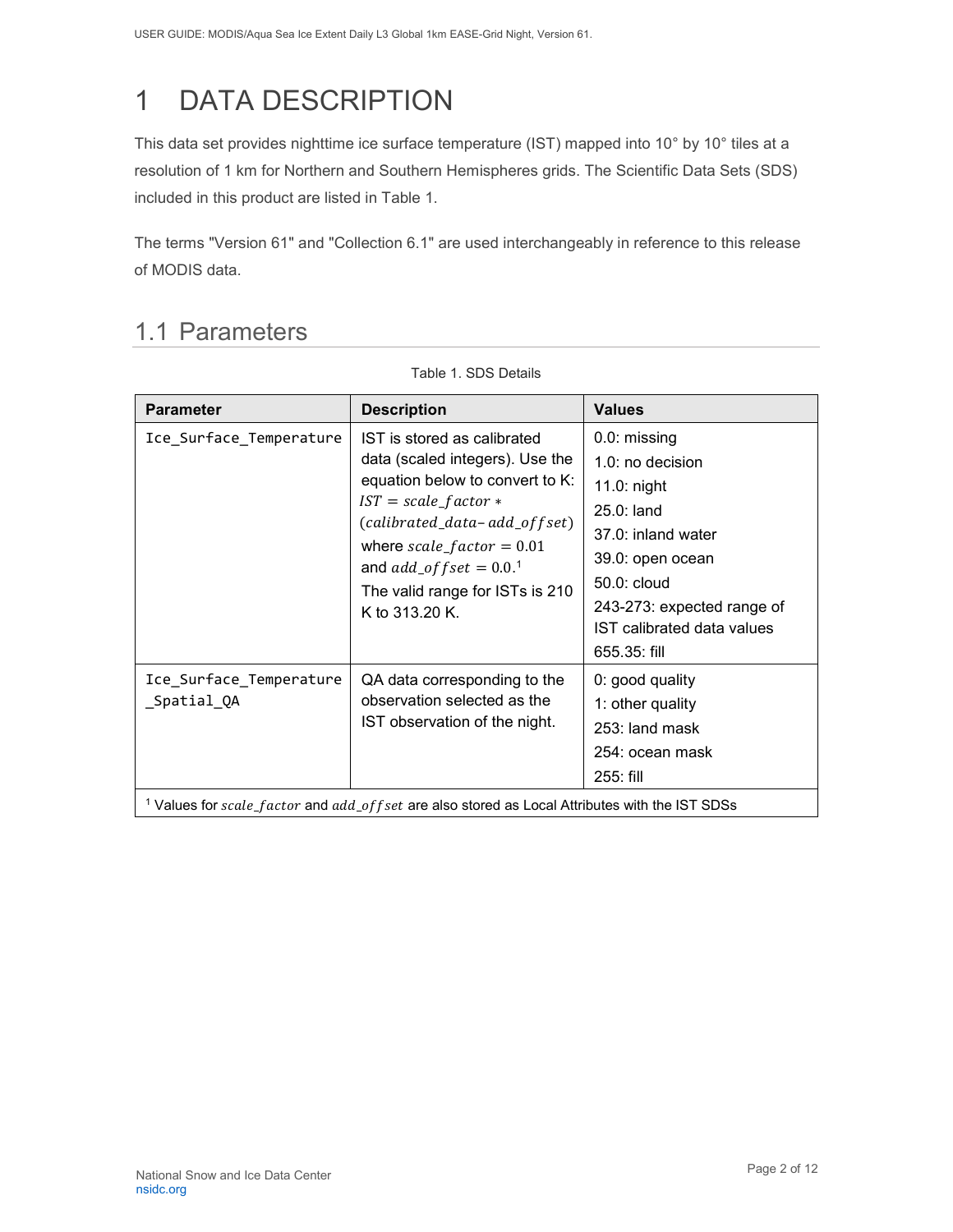## <span id="page-3-0"></span>1.2 Sample Image



Figure 1. This figure shows 1 km IST for the Chukchi Sea, acquired on 23 Feb 2015, from MOD29P1D tile h08v07. This sample image shows daytime IST but provides a representative sample of the nighttime IST from MOD29P1N.

## <span id="page-3-1"></span>1.3 File Information

#### <span id="page-3-2"></span>1.3.1 File Format

Data are provided in HDF-EOS2 format and are stored as 8-bit unsigned integers. For software and more information, visit the [HDF-EOS](https://portal.hdfgroup.org/display/support) website.

#### <span id="page-3-3"></span>1.3.2 File Contents

As shown in Figure 2, each data file includes one data fields (Ice\_Surface\_Temperature), one data quality fields (Ice\_Surface\_Temperature\_Spatial\_QA), and three metadata fields (ArchiveMetadata.0, CoreMetadata.0, and StructMetadata.0).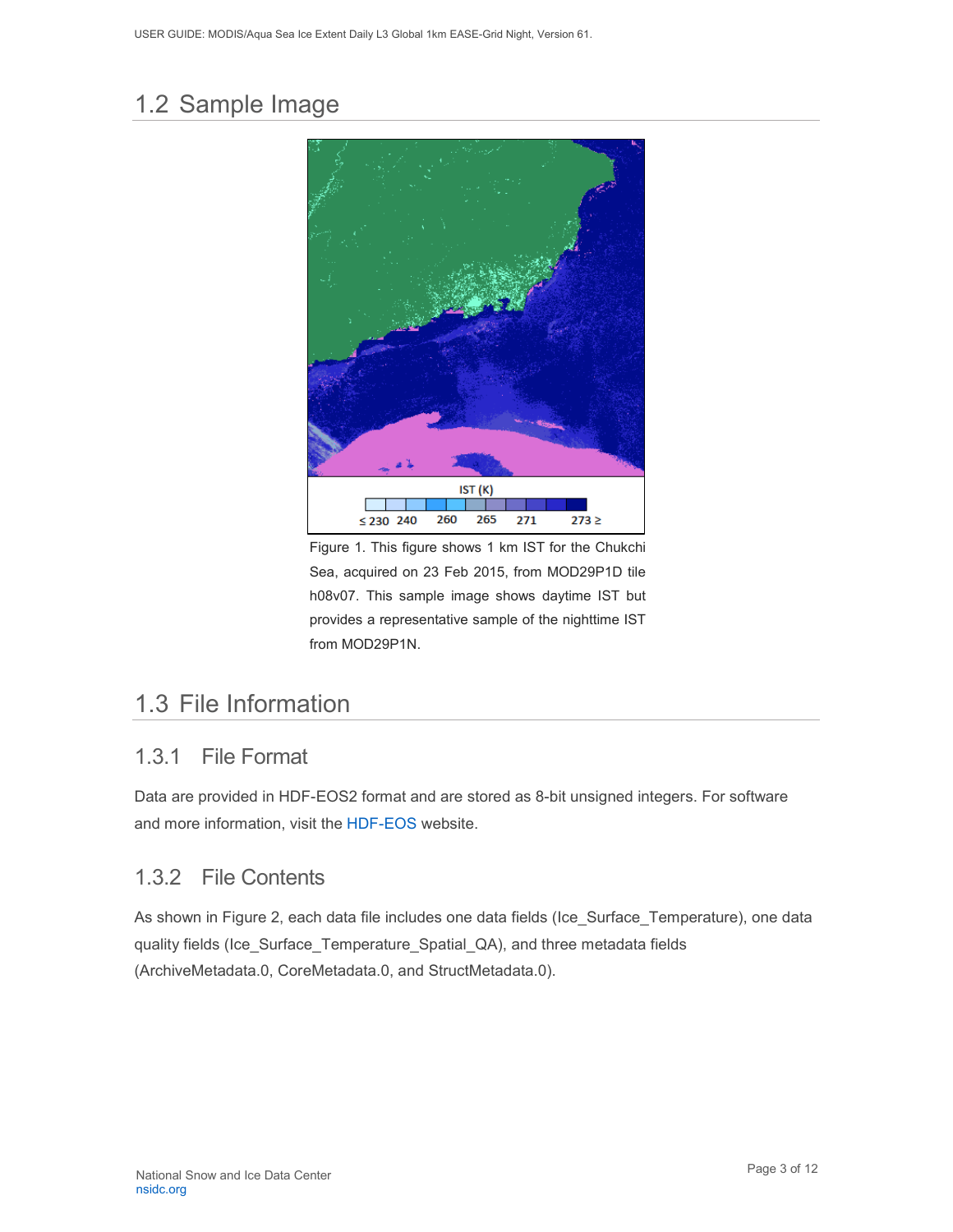

Figure 2. This figure shows the MOD29P1N fields included in each data file as displayed with Panoply software.

#### <span id="page-4-0"></span>1.3.3 Ancillary Files

A browse image file (.jpg) and metadata file (.xml) are provided with each data file.

#### <span id="page-4-1"></span>1.3.4 Naming Convention

Files are named according to the following convention and as described in Table 2.

#### **File naming convention:**

```
MYD[PID].A[YYYY][DDD].[hNN][vNN].[VVV].[yyyy][ddd][hhmmss].hdf
```

| <b>MYD</b>  | MODIS/Aqua                                   |  |  |
|-------------|----------------------------------------------|--|--|
| PID         | Product ID                                   |  |  |
| А           | Acquisition date follows                     |  |  |
| <b>YYYY</b> | Acquisition year                             |  |  |
| <b>DDD</b>  | Acquisition day of year                      |  |  |
| hNN,<br>vNN | Horizontal tile number, vertical tile number |  |  |
| <b>VVV</b>  | Version (Collection) number                  |  |  |
| уууу        | Production year                              |  |  |
| ddd         | Production day of year                       |  |  |
| hhmmss      | Production hour/minute/second in GMT         |  |  |
| .hdf        | HDF-EOS formatted data file                  |  |  |

#### Table 2. File Name Variables

#### **File name example:**

MYD29P1N.A2003001.h04v06.061.2019129163537.hdf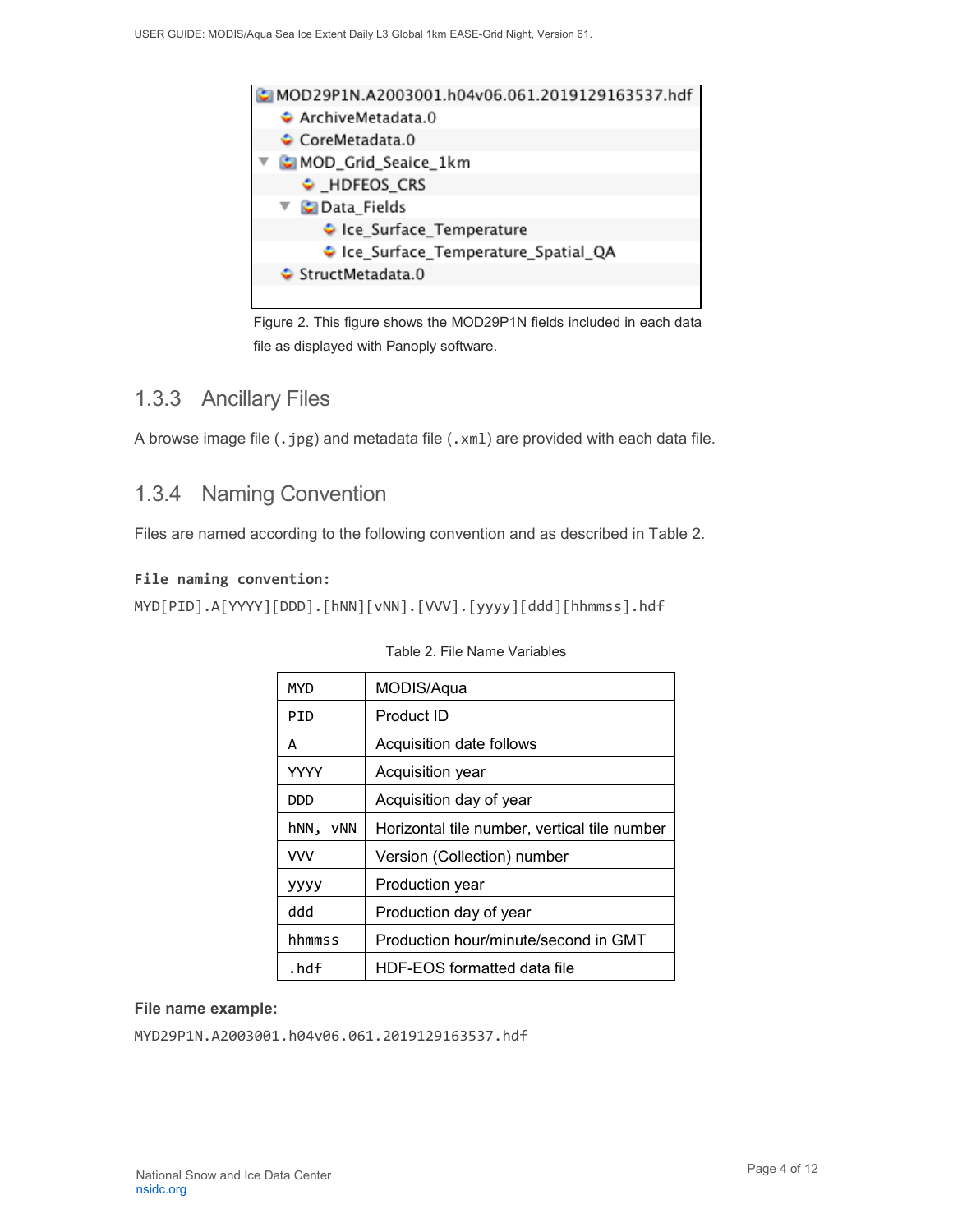**Note:** Data files contain important metadata, including global attributes that are assigned to the file and local attributes like coded integer keys that provide details about the data fields. In addition, each HDF-EOS data file has a corresponding XML metadata file (.xml), which contains some of the same internal metadata as the HDF-EOS file plus additional information regarding user support, archiving, and granulespecific post-production. Refer to the [MODIS Sea Ice Products User Guide to Collection 6.1](https://nsidc.org/sites/nsidc.org/files/technical-references/MOD29_C61_UserGuide.pdf) for additional information.

## <span id="page-5-0"></span>1.4 Spatial Information

### <span id="page-5-1"></span>1.4.1 Coverage

Coverage is global. Aqua's sun-synchronous, near-polar circular orbit is timed to cross the equator from south to north (ascending node) at approximately 1:30 p.m. local time. Complete global coverage occurs every one to two days (more frequently near the poles). The following sites offer tools that track and predict Aqua's orbital path:

- [Daily Aqua Orbit Tracks,](http://www.ssec.wisc.edu/datacenter/aqua/GLOBAL.html) Space Science and Engineering Center, University of Wisconsin-Madison
- [NASA LaRC Satellite Overpass Predictor](https://cloudsway2.larc.nasa.gov/cgi-bin/predict/predict.cgi) (includes viewing zenith, solar zenith, and ground track distance to specified lat/lon)

### <span id="page-5-2"></span>1.4.2 Projection

Lambert Azimuthal equal area EASE-GRID projection.

#### <span id="page-5-3"></span>1.4.3 Grid

Data files are provided as 10° by 10° tiles of data gridded in the original EASE-Grid Lambert Azimuthal Equal Area map projection. Tiles contain 951 rows by 951 columns. The global tile grid is partitioned into separate Northern Hemisphere and Southern Hemisphere polar grids, with half of the tiles (313) in the Northern Hemisphere and half in the Southern Hemisphere. The coordinate system, designated by (horizontal, vertical) ordered pairs, starts with (h00,v00) in the upper left corner of the northern grid and proceeds rightward (horizontal) and downward (vertical) to tile (h18, v18) in the bottom right corner. The southern grid begins where the northern grid ends, with tile (h00,v20) in the upper left corner and tile (v18,h38) in the lower right corner.

See the [EASE-Grid Tile Locations and Bounding Coordinates for MODIS Sea Ice Products](https://nsidc.org/sites/nsidc.org/files/technical-references/EASE-Grid-Tile-Locations-Bounding-Coordinates-MODIS-Sea-Ice.pdf) technical reference for additional grid information. The [MODIS MODLAND Tile Calculator](http://landweb.nascom.nasa.gov/cgi-bin/developer/tilemap.cgi) can be used to convert geographic coordinates to tile/image coordinates (and vice-versa).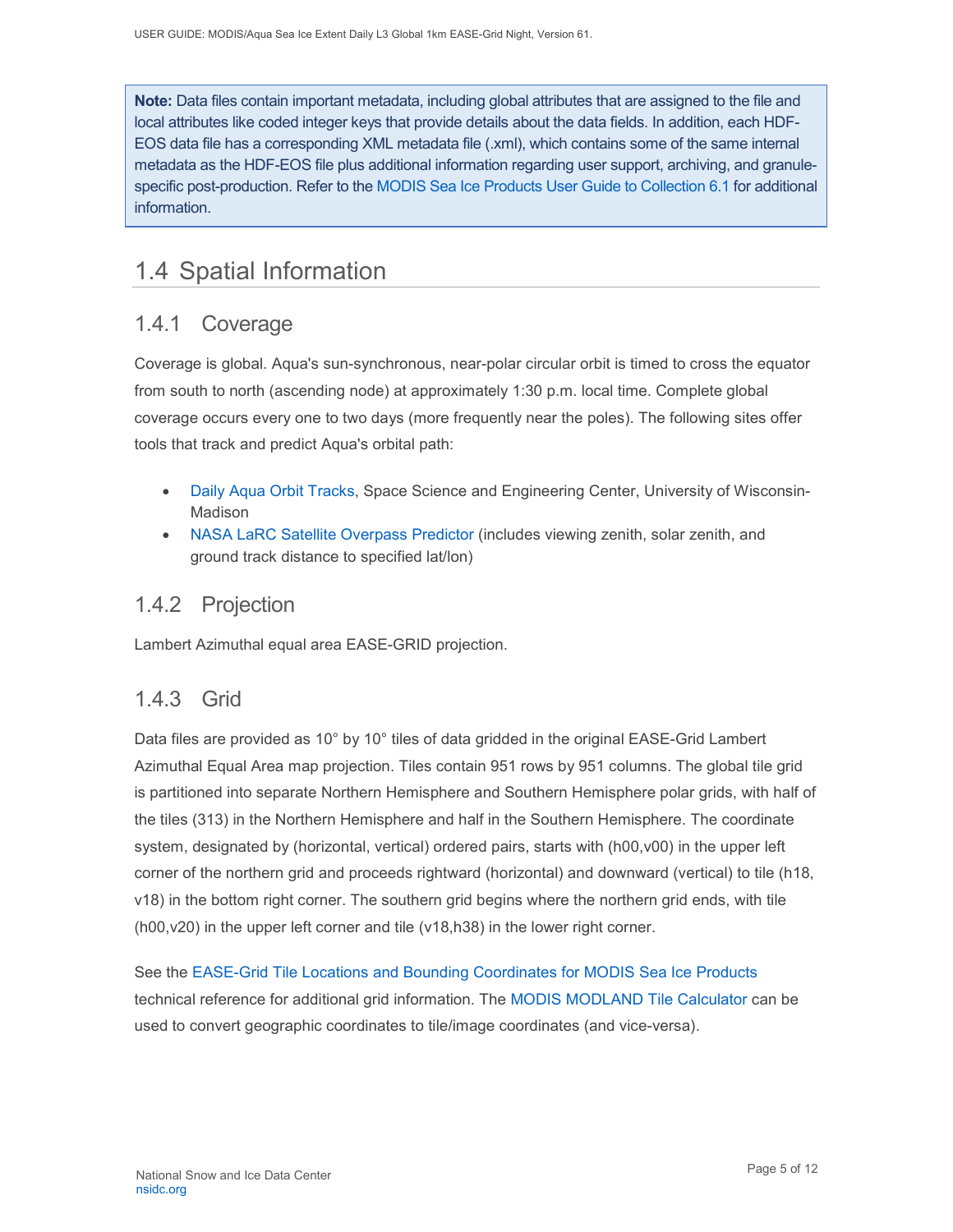### <span id="page-6-0"></span>1.4.4 Resolution

The gridded resolution is approximately 1 km.

### <span id="page-6-1"></span>1.4.5 Geolocation

Table 3 and Table 4 provide information for geolocation information for this data set.

| <b>Region</b>                               | <b>Northern Hemisphere</b>                                                                          | <b>Southern Hemisphere</b>                                                                           |  |
|---------------------------------------------|-----------------------------------------------------------------------------------------------------|------------------------------------------------------------------------------------------------------|--|
| Geographic coordinate<br>system             | N/A                                                                                                 | N/A                                                                                                  |  |
| <b>Projected coordinate</b><br>system       | NSIDC EASE-Grid North                                                                               | NSIDC EASE-Grid South                                                                                |  |
| Longitude of true origin                    | $0^{\circ}$                                                                                         | $0^{\circ}$                                                                                          |  |
| Latitude of true origin                     | $90^{\circ}$                                                                                        | $-90^\circ$                                                                                          |  |
| Scale factor at<br>longitude of true origin | N/A                                                                                                 | N/A                                                                                                  |  |
| <b>Datum</b>                                | N/A                                                                                                 | N/A                                                                                                  |  |
| <b>Ellipsoid/spheroid</b>                   | International 1924 Authalic Sphere                                                                  | International 1924 Authalic Sphere                                                                   |  |
| <b>Units</b>                                | Meter                                                                                               | Meter                                                                                                |  |
| <b>False easting</b>                        | $0^{\circ}$                                                                                         | $0^{\circ}$                                                                                          |  |
| <b>False northing</b>                       | $0^{\circ}$                                                                                         | $0^{\circ}$                                                                                          |  |
| <b>EPSG code</b>                            | 3408                                                                                                | 3409                                                                                                 |  |
| <b>PROJ4 string</b>                         | +proj=laea +lat_0=90 +lon_0=0<br>+ $x$ 0=0 + $y$ 0=0 +a=6371228<br>$+b=6371228 + units=m + no$ defs | +proj=laea +lat_0=-90 +lon_0=0<br>+ $x$ 0=0 + $y$ 0=0 +a=6371228<br>$+b=6371228 + units=m + no$ defs |  |
| <b>Reference</b>                            | http://epsg.io/3408                                                                                 | http://epsg.io/3409                                                                                  |  |

|  |  | Table 3. Projection Details |
|--|--|-----------------------------|
|  |  |                             |

Table 4. Grid Details

| <b>Region</b>                          | <b>Northern Hemisphere</b>              | <b>Southern Hemisphere</b>              |
|----------------------------------------|-----------------------------------------|-----------------------------------------|
| Grid cell size (x, y pixel dimensions) | 1 km                                    | 1 km                                    |
| <b>Number of rows</b>                  | 951                                     | 951                                     |
| <b>Number of columns</b>               | 951                                     | 951                                     |
| Nominal gridded resolution             | 1 km                                    | 1 km                                    |
| <b>Grid rotation</b>                   | N/A                                     | N/A                                     |
| Geolocated upper left point (m)        | $-9058902.1845(x)$ ,<br>9058902.1845(y) | $-9058902.1845(x)$ ,<br>9058902.1845(y) |
| Geolocated lower right point (m)       | 9058902.1845(x),<br>$-9058902.1845(y)$  | 9058902.1845(x),<br>$-9058902.1845(y)$  |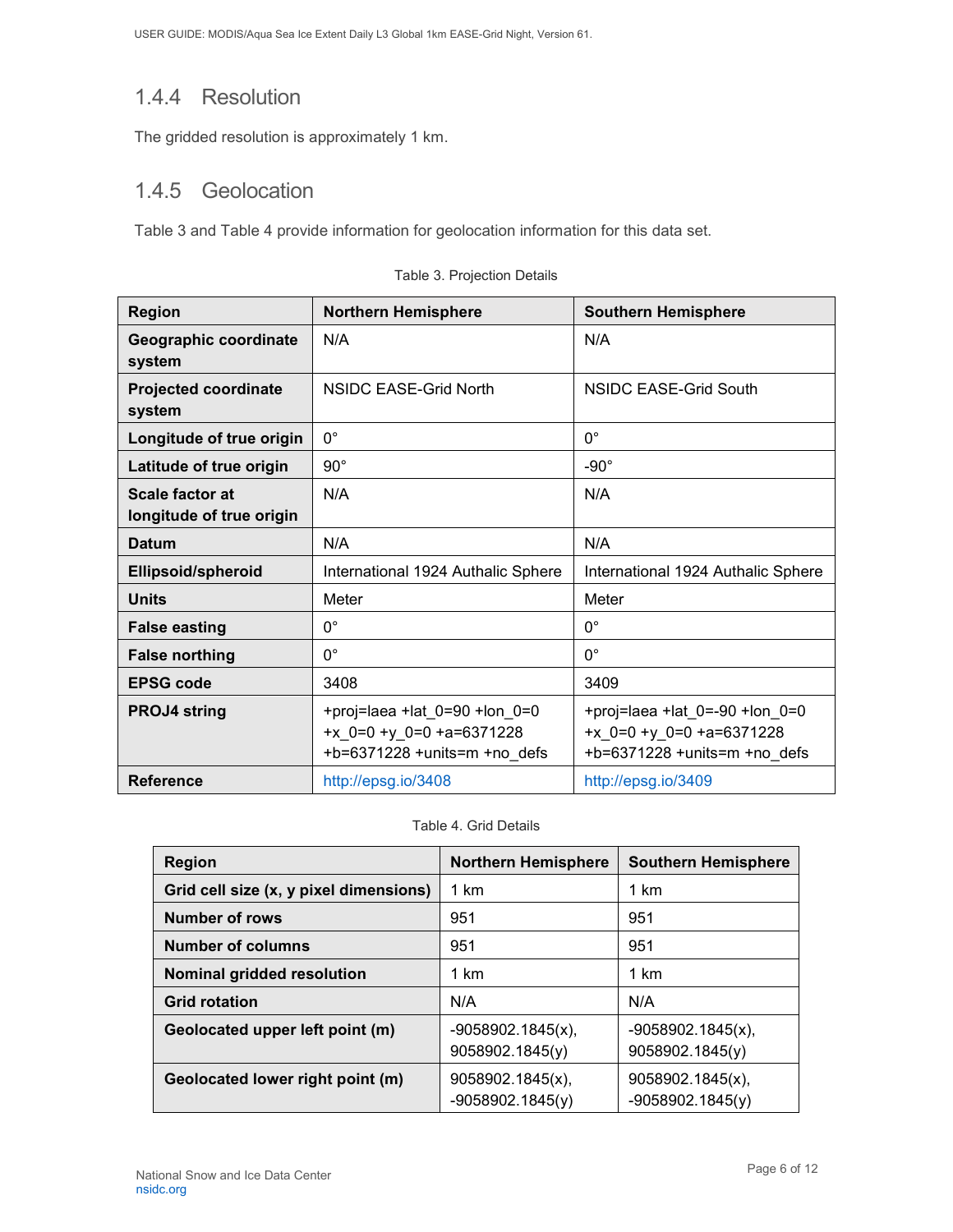# <span id="page-7-0"></span>1.5 Temporal Information

### <span id="page-7-1"></span>1.5.1 Coverage

The temporal coverage of this data set extends from 4 July 2002 to the present. During the Aqua mission a number of anomalies have resulted in minor data outages. If you cannot locate data for a particular date or time, check the [MODIS/Aqua Data Outages](http://modaps.nascom.nasa.gov/services/production/outages_aqua.html) web page.

### <span id="page-7-2"></span>1.5.2 Resolution

Daily

# <span id="page-7-3"></span>2 DATA ACQUISITION AND PROCESSING

#### <span id="page-7-4"></span>2.1.1 Acquisition

MODIS scans the entire globe every one to two days. As such, most locations on Earth are imaged at least once per day and more frequently where swaths overlap, such as near the poles. Aqua's sun-synchronous, near-circular polar orbit is timed to cross the equator from south to north (ascending node) at approximately 1:30 p.m. local time.

#### **Ongoing changes in the Aqua orbit**

The Aqua flight operations team completed [mission manuevers](https://modis.gsfc.nasa.gov/news/individual.php?news_id=100389) related to maintaining a 1:30 PM MLT equator crossing and 705 km orbit altitude on March 18, 2021. In July 2021, Aqua began drifting to a later MLT. In January 2022, Aqua will begin its constellation exit by stopping all maneuvers except collision avoidance maneuvers and will exceed a 1:45 PM MLT crossing in February 2023. MLT will continue to drift after this, reaching 3:50 PM around August 2026. Aqua MODIS will remain operational and generate the full suite of products until the end of the mission in August 2026.

Later crossing times for an afternoon platform like Aqua mean lower solar elevations leading to more prevalent shadows. This decrease in orbit altitude alters the spatial coverage of the sensor including possible gaps in spatial sampling, decreased spatial coverage, and higher spatial resolution. Products are mostly expected to be science quality except for reduced grid size (from lower altitude) and without a strict 16-day repeat of observations (from drift and changing orbit).

Details on the impact of the Constellation Exit on the quality of the product are being compiled and [will be](https://landweb.modaps.eosdis.nasa.gov/cgi-bin/QS/new/index.cgi)  [posted when available.](https://landweb.modaps.eosdis.nasa.gov/cgi-bin/QS/new/index.cgi)

### <span id="page-7-5"></span>2.1.2 Sources

This level-3 data set is generated from the *MODIS/Aqua Sea Ice Extent Daily L2G Global 1km EASE-Grid Night* (MYD29PGN) product (which is an intermediate product, neither retained nor distributed by NSIDC). MYD29PGN is generated by mapping all MYD29 swaths, acquired in night mode, for a calendar day, to grid cells of the Lambert Azimuthal Equal-Area (polar grid) projection,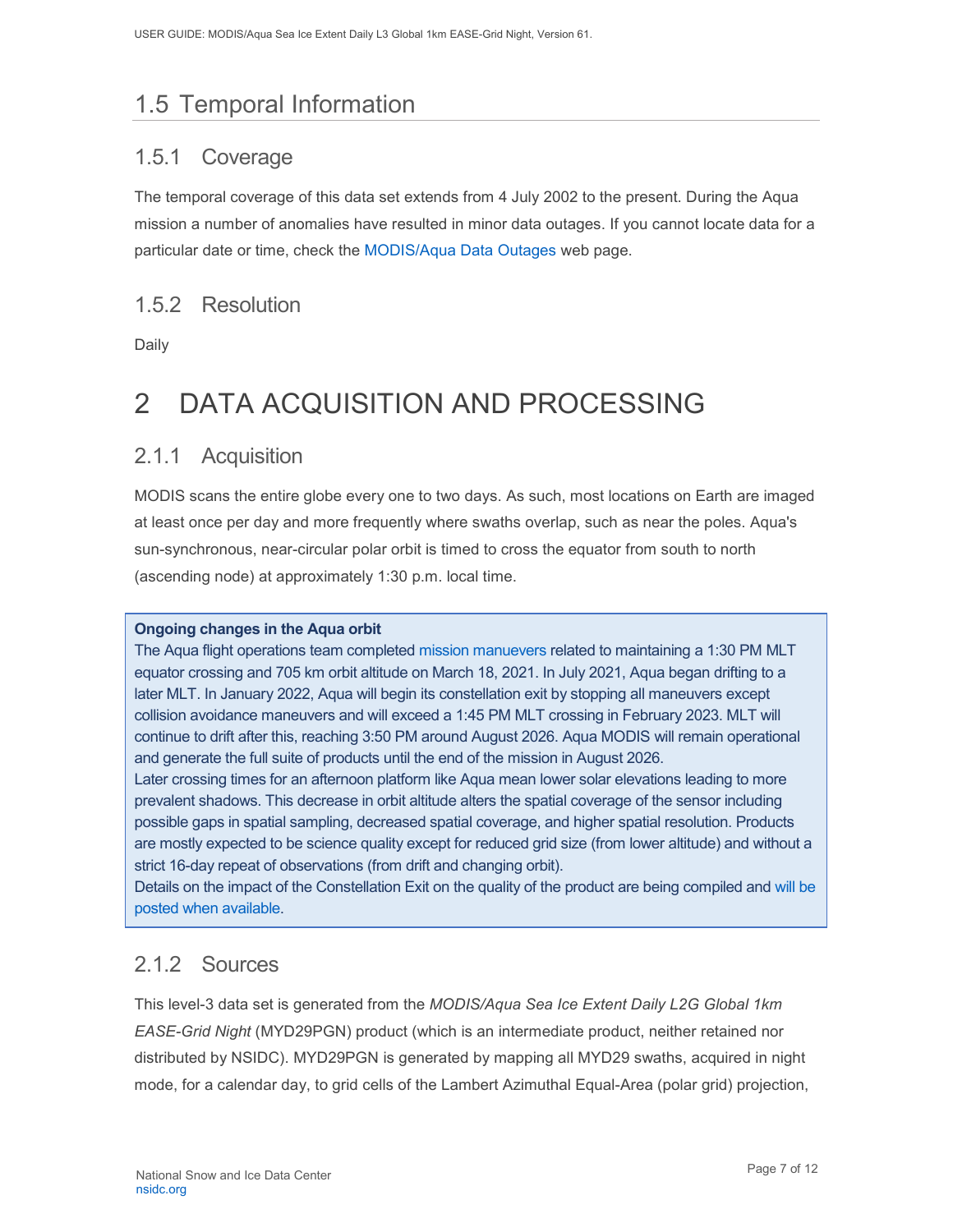EASE-Grid. Grids are generated for both the Northern and Southern Hemispheres, with each grid containing 313 tiles, consisting of approximately 10 x 10 degrees of coverage. Table 5 lists the MODIS C6.1 products that are used as inputs to the MODIS daily sea ice algorithm.

| <b>Product ID</b> | <b>Long Name</b>                                                                | Data Used                                                                |
|-------------------|---------------------------------------------------------------------------------|--------------------------------------------------------------------------|
| MYD29PGN          | MODIS/Aqua Sea Ice Extent Daily L2G<br>Global 1km EASE-Grid Night               | IST and QA                                                               |
| <b>MYDPTPGN</b>   | <b>MODIS/Aqua Observation Pointers</b><br>Daily L2G Global 1km Polar Grid Night | Number of observations and<br>coverage observation swath<br>and location |

Table 5. Inputs to the MODIS snow algorithm

#### <span id="page-8-0"></span>2.1.3 Processing

The MYD29PGN product contains multiple MYD29 swath observations mapped into each grid cell. The daily IST algorithm uses a scoring process to select the 'best' observation of the day from each MYD29PGN grid cell based on observations acquired nearest nadir and with the largest amount of coverage in the grid cell. The scoring process weights the 'best' observation criteria as follows:

 $score = (0.5 * solar elevation) + (0.3 * observation coverage) + (0.2 * distance from nadir)$ 

These data are read from the Level 2 sea ice (MYD29PGN) and pointer (MYDPTPGN) products. All input observations are scored and the one with the highest score is selected as the observation of the night.

For a detailed description of the MODIS sea ice detection algorithm, see the Algorithm Theoretical Basis Document (Hall et al., 2001).

### <span id="page-8-1"></span>2.2 Quality Information

Quality assurance (QA) data is inherited from the MYD29 IST input. No QA assessment is performed by the IST algorithm.

## <span id="page-8-2"></span>2.3 Errors

Cloud contamination can cause substantial IST error compared to clear sky conditions. Note: In the polar regions when there is 24 hours of daylight there is no IST data in the product; all the data is mapped into the MYD29P1D product. The extent of IST coverage in a tile expands and contracts with the length of daylight over polar regions.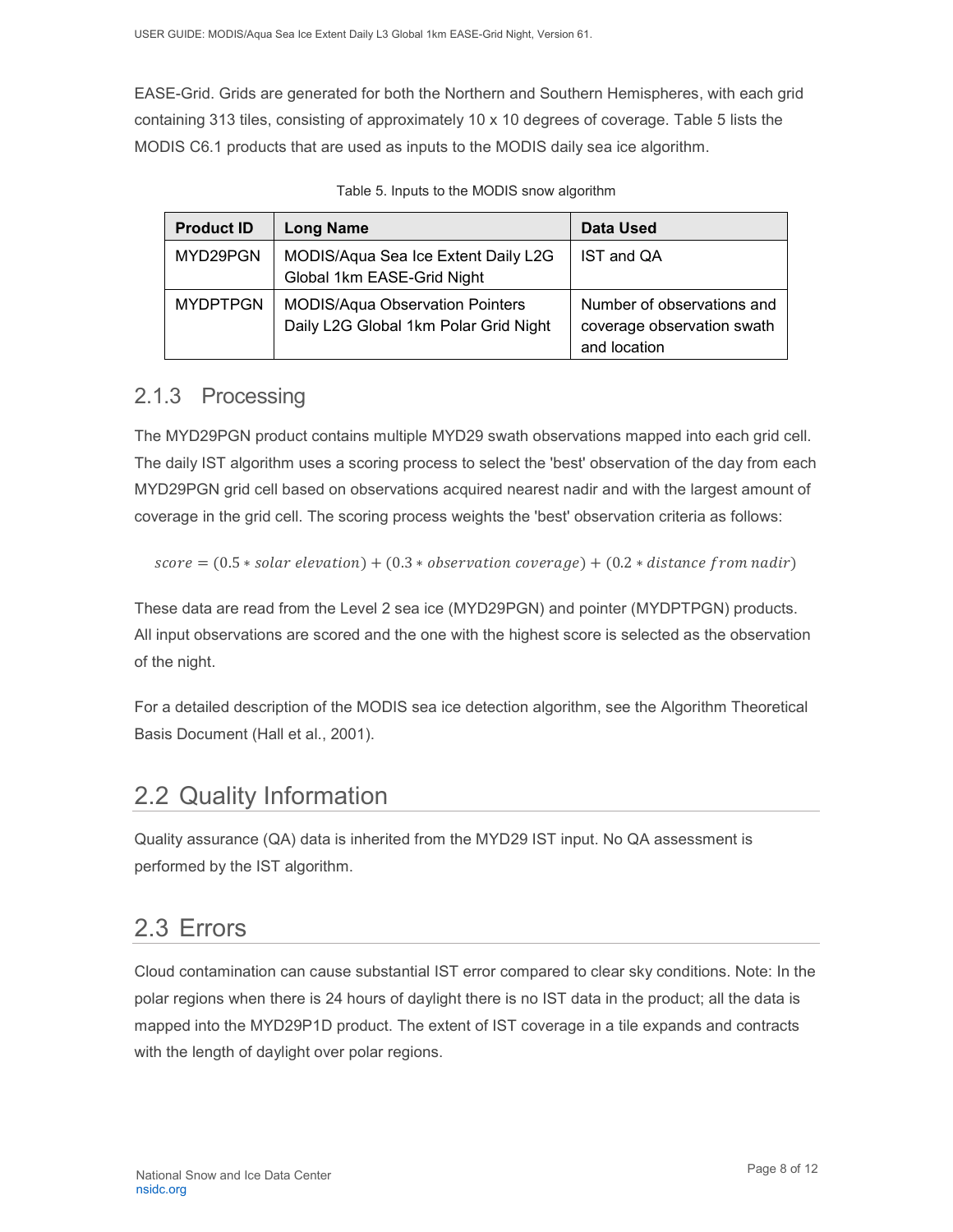## <span id="page-9-0"></span>2.4 Instrumentation

### <span id="page-9-1"></span>2.4.1 Description

The MODIS instrument provides 12-bit radiometric sensitivity in 36 spectral bands ranging in wavelength from 0.4 µm to 14.4 µm. Two bands are imaged at a nominal resolution of 250 m at nadir, five bands at 500 m, and the remaining bands at 1000 m. A ±55 degree scanning pattern at an altitude of 705 km achieves a 2330 km swath with global coverage every one to two days.

The scan mirror assembly uses a continuously rotating, double-sided scan mirror to scan ±55 degrees and is driven by a motor encoder built to operate 100 percent of the time throughout the six-year instrument design life. The optical system consists of a two-mirror, off-axis afocal telescope which directs energy to five refractive objective assemblies, one each for the visible, near-infrared, shortwave infrared, middle-wavelength infrared, and long-wavelength infrared spectral regions.

The MODIS instruments on the Terra and Aqua space vehicles were built to NASA specifications by Santa Barbara Remote Sensing, a division of Raytheon Electronics Systems. Table 6 contains the instruments' technical specifications:

| <b>Variable</b>            | <b>Description</b>                                                                          |  |  |
|----------------------------|---------------------------------------------------------------------------------------------|--|--|
| Orbit                      | 705 km altitude, 1:30 p.m. ascending node (Aqua), sun-synchronous, near-<br>polar, circular |  |  |
| Scan Rate                  | 20.3 rpm, cross track                                                                       |  |  |
| Swath<br><b>Dimensions</b> | 2330 km (cross track) by 10 km (along track at nadir)                                       |  |  |
| Telescope                  | 17.78 cm diameter off-axis, afocal (collimated) with intermediate field stop                |  |  |
| Size                       | $1.0 \text{ m} \times 1.6 \text{ m} \times 1.0 \text{ m}$                                   |  |  |
| Weight                     | 228.7 kg                                                                                    |  |  |
| Power                      | 162.5 W (single orbit average)                                                              |  |  |
| Data Rate                  | 10.6 Mbps (peak daytime); 6.1 Mbps (orbital average)                                        |  |  |
| Quantization               | 12 bits                                                                                     |  |  |
| Spatial<br>Resolution      | 250 m (bands 1-2)<br>500 m (bands 3-7)<br>1000 m (bands (8-36)                              |  |  |
| Design Life                | 6 years                                                                                     |  |  |

|  |  |  | Table 6. MODIS Technical Specifications |
|--|--|--|-----------------------------------------|
|--|--|--|-----------------------------------------|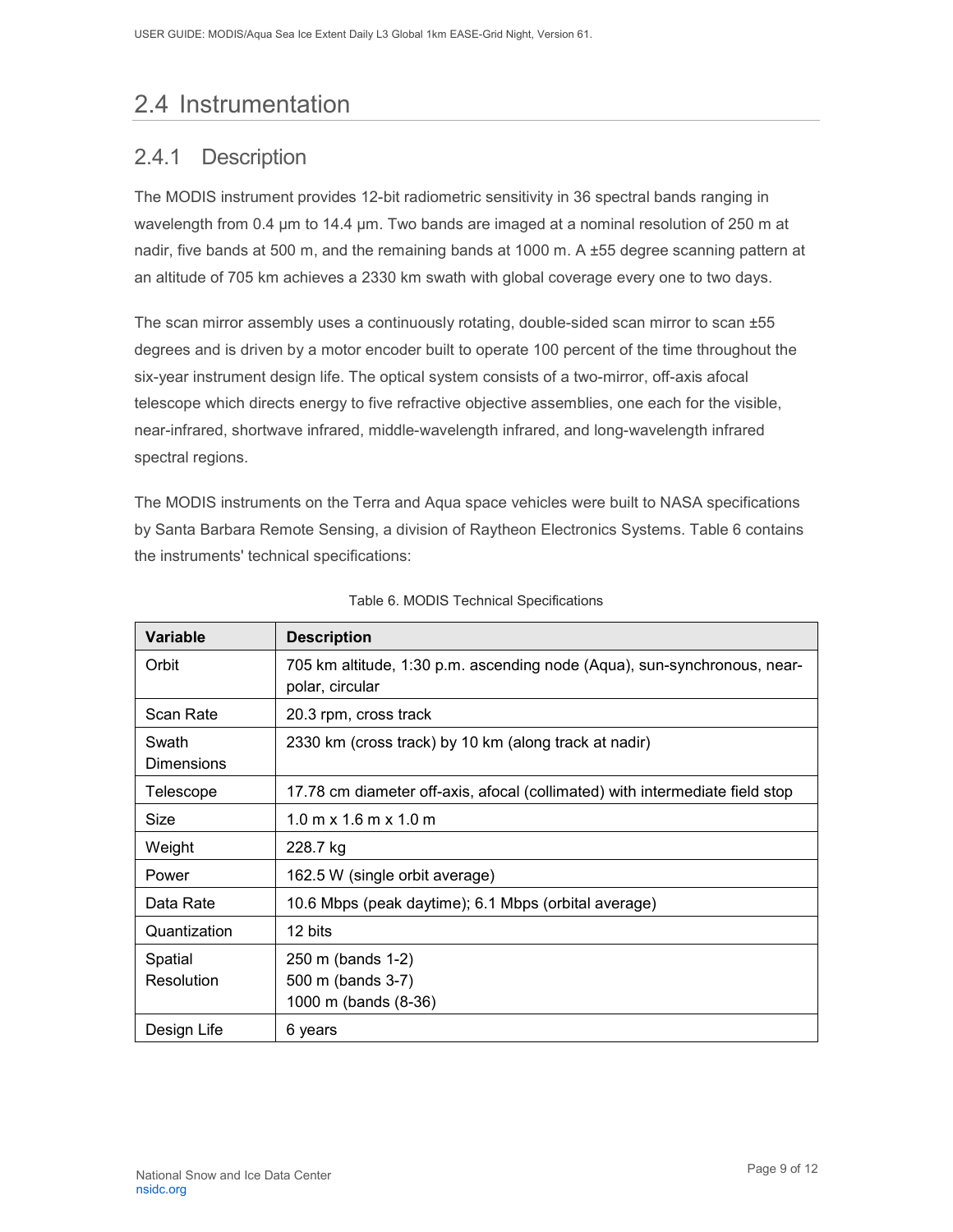## <span id="page-10-0"></span>2.4.2 Calibration

MODIS has a series of on-board calibrators that provide radiometric, spectral, and spatial calibration of the MODIS instrument. The blackbody calibrator is the primary calibration source for thermal bands between 3.5 µm and 14.4 µm, while the Solar Diffuser (SD) provides a diffuse, solar-illuminated calibration source for visible, near-infrared, and short wave infrared bands. The Solar Diffuser Stability Monitor tracks changes in the reflectance of the SD with reference to the sun so that potential instrument changes are not incorrectly attributed to changes in this calibration source. The Spectroradiometric Calibration Assembly provides additional spectral, radiometric, and spatial calibration.

MODIS uses the moon as an additional calibration technique and for tracking degradation of the SD by referencing the illumination of the moon since the moon's brightness is approximately the same as that of the Earth. Finally, MODIS deep space views provide a photon input signal of zero, which is used as a point of reference for calibration.

For additional details about the MODIS instruments, see NASA's [MODIS | About](http://modis.gsfc.nasa.gov/about/) Web page.

# <span id="page-10-1"></span>3 SOFTWARE AND TOOLS

The following sites can help you identify the right MODIS data for your study:

- [NASA's Earth Observing System Data and Information System | Near Real-Time Data](http://earthdata.nasa.gov/data/near-real-time-data/rapid-response)
- [NASA Goddard Space Flight Center | MODIS Land Global Browse Images](https://landweb.modaps.eosdis.nasa.gov/cgi-bin/browse/browseMODIS.cgi)

The following resources are available to help users work with MODIS data:

- [The HDF-EOS to GeoTIFF Conversion Tool \(HEG\)](http://newsroom.gsfc.nasa.gov/sdptoolkit/HEG/HEGHome.html) can reformat, re-project, and perform stitching/mosaicing and subsetting operations on HDF-EOS objects.
- [HDFView](http://www.hdfgroup.com/hdf-java-html/hdfview/) is a simple, visual interface for opening, inspecting, and editing HDF files. Users can view file hierarchy in a tree structure, modify the contents of a data set, add, delete and modify attributes, and create new files.
- [What is HDF-EOS? an NSIDC FAQ](https://nsidc.org/support/faq/what-hdf-eos)
- [The MODIS Conversion Toolkit \(MCTK\) plug-in for ENVI](https://github.com/dawhite/MCTK) can ingest, process, and georeference every known MODIS data set, including products distributed with EASE-Grid projections. The toolkit includes support for swath projection and grid reprojection and comes with an API for large batch processing jobs.

# <span id="page-10-2"></span>4 RELATED WEBSITES

The following resources provide additional information about MODIS Version 6.1 data, including known problems, production schedules, and future plans: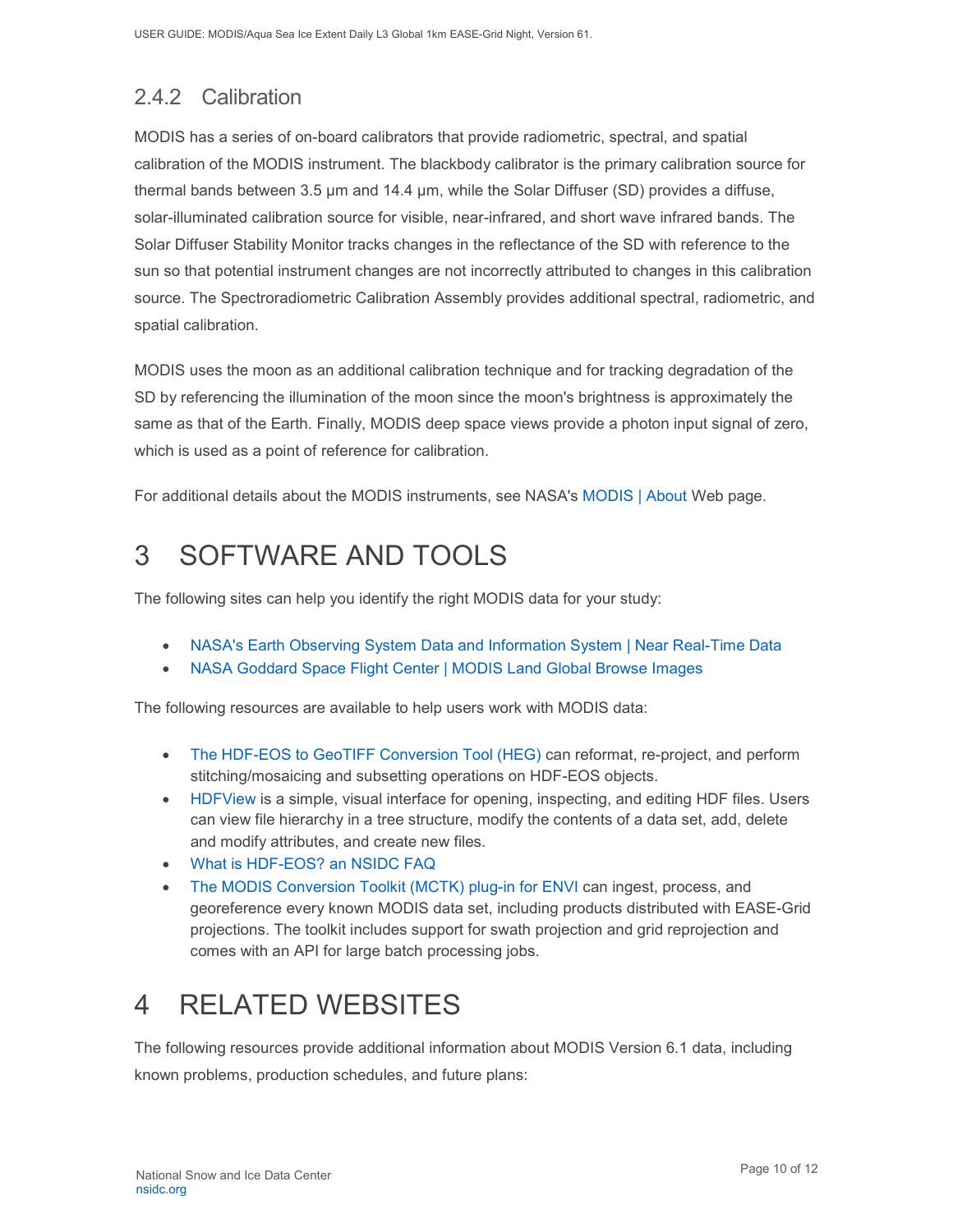- [The MODIS Snow and Sea Ice Global Mapping Project](http://modis-snow-ice.gsfc.nasa.gov/)
- [NASA LDOPE | MODIS/VIIRS Land Product Quality Assessment](https://landweb.modaps.eosdis.nasa.gov/cgi-bin/QS/new/index.cgi)
- [MODIS Land Team Validation | Status for Snow Cover/Sea Ice \(MOD10/29\)](https://modis-land.gsfc.nasa.gov/ValStatus.php?ProductID=MOD10/29)

# <span id="page-11-0"></span>5 CONTACTS AND ACKNOWLEDGMENTS

#### **George Riggs**

NASA Goddard Space Flight Center (GSFC) Greenbelt, MD

**Dorothy Hall**  ESSIC / University of Maryland College Park, MD

#### **Miguel Roman**

NASA Goddard Space Flight Center (GSFC) Greenbelt, MD

## <span id="page-11-1"></span>6 REFERENCES

Hall, D.K., Riggs, G.A. and Salomonson, V.V. 2001. Algorithm Theoretical Basis Document (ATBD) for MODIS Snow and Sea Ice-Mapping Algorithms. [Guide.](https://modis-snow-ice.gsfc.nasa.gov/?c=atbd) NASA Goddard Space Flight Center, Greenbelt, MD.

Hall, D.K., J.R. Key, K.A. Casey, G.A. Riggs, and D.J. Cavalieri. 2004. Sea Ice Surface Temperature Product From MODIS. *IEEE Transactions on Geoscience and Remote Sensing*, 42(5): 1076-1087. [https://doi.org/10.1109/TGRS.2004.825587.](https://doi.org/10.1109/TGRS.2004.825587)

Key, J. R., J. B. Collins, C. Fowler, and R.S. Stone. 1997. High latitude surface temperature estimates from thermal satellite data. *Remote Sensing of the Environment*, 61(2): 302-309. [https://doi.org/10.1016/S0034-4257\(97\)89497-7.](https://doi.org/10.1016/S0034-4257(97)89497-7)

Lin, G., Wolfe, R.E., Zhang, P., Tilton, J.C., Dellomo, J.J. and Bin Tan. 2019. Thirty-six combined years of MODIS geolocation trending. *Proc. SPIE 11127*, Earth Observing Systems XXIV, 1112715. [http://dx.doi.org/10.1117/12.826598.](http://dx.doi.org/10.1117/12.826598)

Masuoka, E., A. Fleig, R.E. Wolfe, and F. Patt. 1998. Key characteristics of MODIS data products. *IEEE Transactions on Geoscience and Remote Sensing* 36(4): 1313-1323. <https://dx.doi.org/10.1109/36.701081>